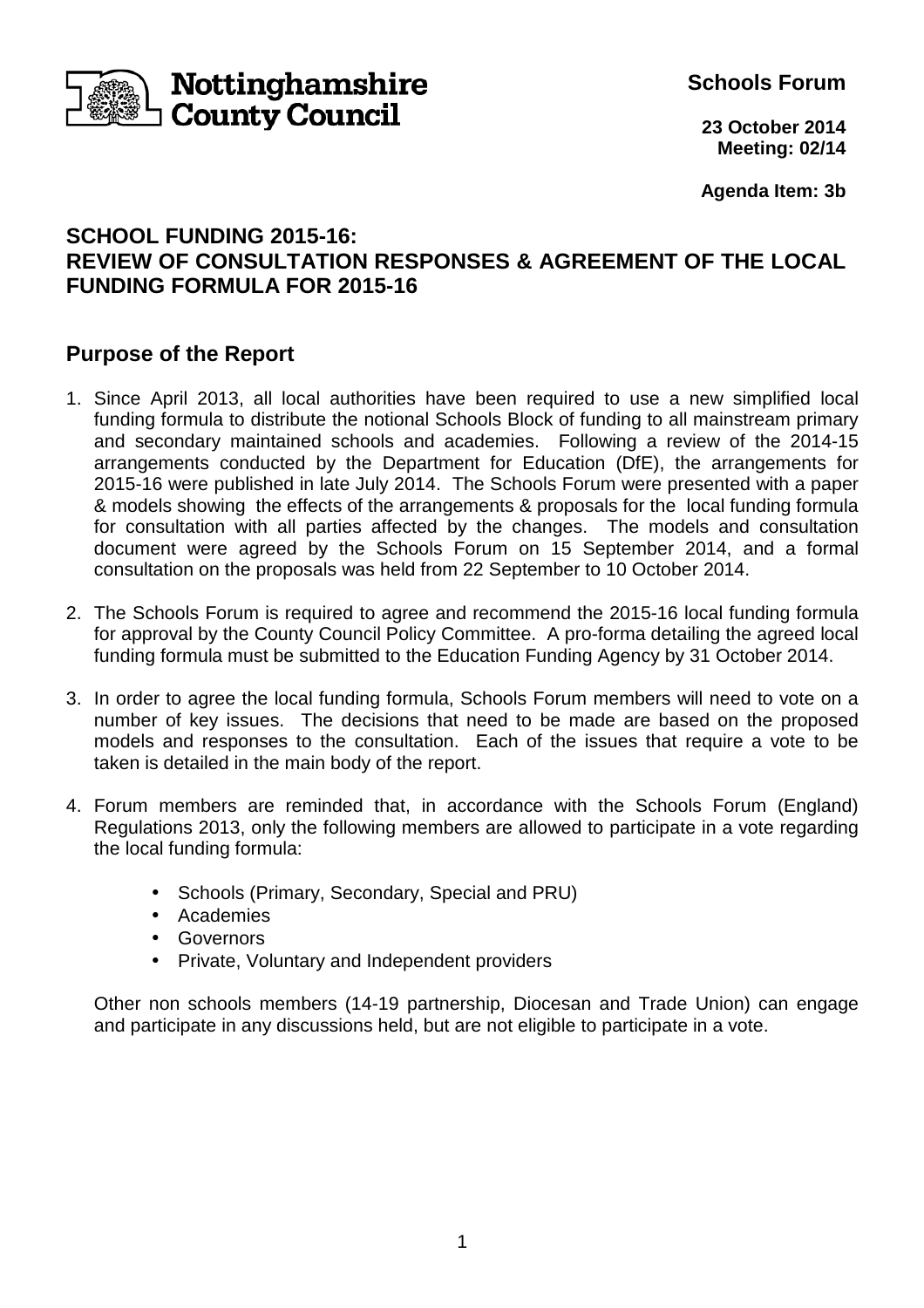# **Information and Advice**

5. Detailed explanations of each of the factors are contained in the full consultation document, which is available on the Schools Forum website at:

http://www.nottinghamshire.gov.uk/learning/schools/information-for-schools/schools-forum/

- 6. Two changes to the way in which factors could be applied were set out in the DfE guidance for 2015-16. These were both optional changes to existing factors:
	- **Sparsity** (an optional factor which Nottinghamshire chose not to adopt for the 2014- 15 formula) - additional criteria were added to the DfE definition of a "sparse" school, but as demonstrated in the models presented to the Schools Forum in September this did not have any significant effect on the list of Nottinghamshire Schools that would qualify should they adopt the factor.
	- **Lump Sum** (an optional factor which Nottinghamshire chose to adopt for the 2014-15 formula) – in addition to existing arrangements Local Authorities will have the option to apply for an exceptional factor to enable them to pay a further allowance to amalgamating schools in the second year after amalgamation.
- 7. The consultation proposed that the formula factors continued to be applied on the same basis as in 2014-15 & that we do not adopt the Sparsity factor in its new state, or apply for an exception to the Lump Sum factor for our amalgamating schools.
- 8. The responses to the consultation (which in addition to seeking a view on the above changes, also offered the opportunity to express opinions on the application of existing but optional factors) have been analysed and reported for consideration by members of the Schools Forum. The response rate to the consultation was low at 5.83% of schools, but from the responses received, in the majority of cases, they showed a clear indication of how those responding wanted individual formula factors to be applied in the local funding formula for 2015-16.
- 9. Full details of the responses received, including comments, are attached in appendix 1; all factors requiring a decision for 2015-16 are outlined in paragraphs 10-21 below, along with the percentage of positive or negative responses from the consultation, where one was expressed.
- 10. A vote is required on the following factors by **School, Academy, Governor, & PVI members**. As the majority of respondents to the consultation did not oppose the proposals on these factors, the Forum may wish to vote to apply all of the factors as proposed in a single vote:

| <b>Consultation Question</b> |                                                                                                                           | response for<br>info |     | Consultation   Schools Forum Vote |     |           |
|------------------------------|---------------------------------------------------------------------------------------------------------------------------|----------------------|-----|-----------------------------------|-----|-----------|
|                              |                                                                                                                           | Yes                  | No. | Yes                               | No. | Abstained |
|                              | agree that the primary to<br>Do you<br>secondary ratio should be maintained at<br>1:1.265 for the 2015-16 financial year? | 75%                  | 25% |                                   |     |           |
| 2                            | Do you agree that the 2014-15 AWPU 75%<br>rates should be proportionally adjusted in                                      |                      | 25% |                                   |     |           |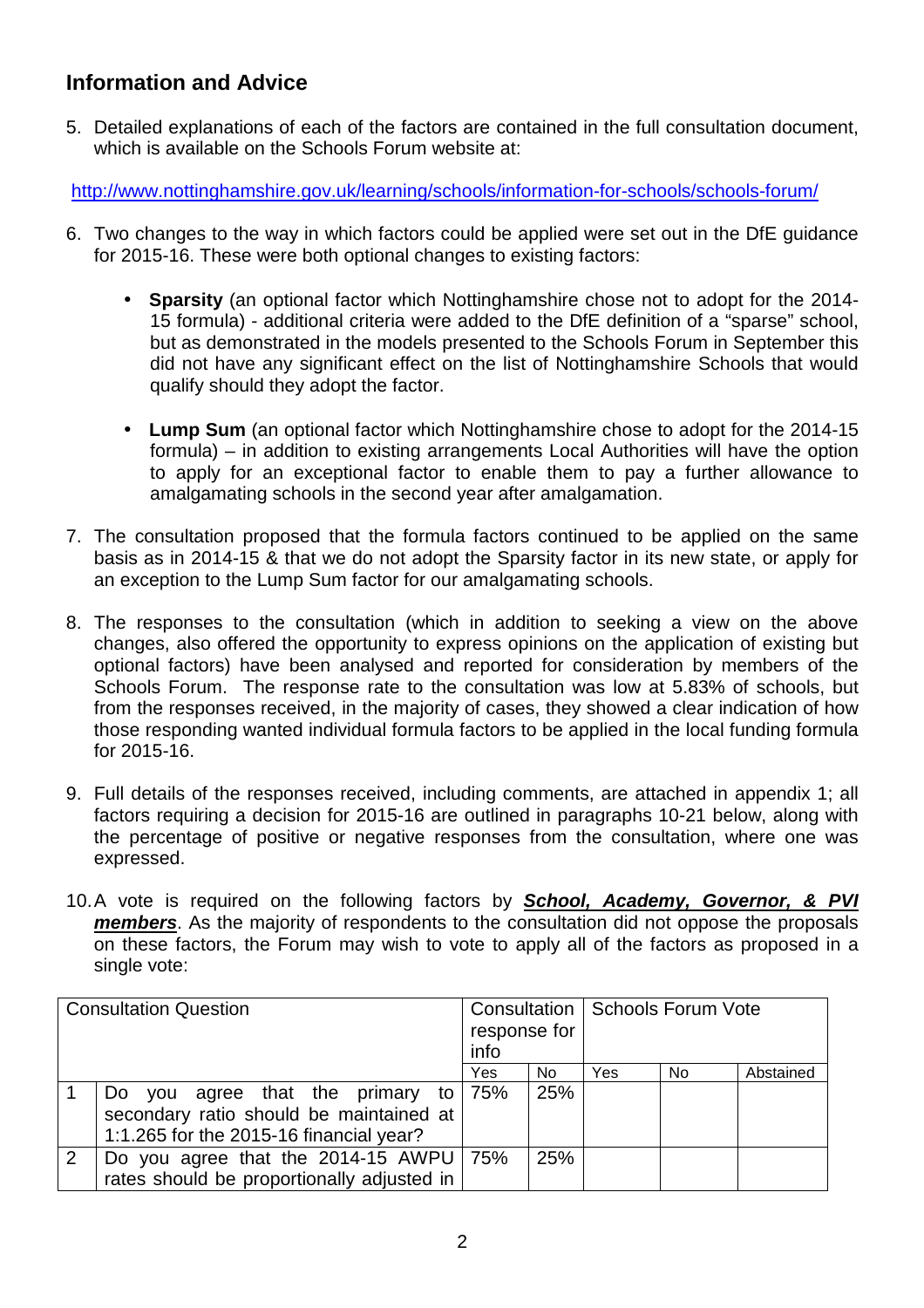|                | order to maintain the overall primary to<br>secondary funding ratio of 1: 1.265 for<br>2015-16?                                                                                                            |      |     |  |  |
|----------------|------------------------------------------------------------------------------------------------------------------------------------------------------------------------------------------------------------|------|-----|--|--|
| 3              | Do you agree that the same percentage of<br>total funding, deprivation indicators and<br>weightings should be used to allocate<br>deprivation funding in 2015-16 as were<br>used in 2014-15?               | 86%  | 14% |  |  |
| 4              | Do you agree with retaining the Prior<br>Attainment factor in the Nottinghamshire<br>formula for 2015-16?                                                                                                  | 92%  | 8%  |  |  |
| 5              | If the factor continues to be included, do<br>you agree to retaining the current<br>proportion of funding, & method for<br>distributing that funding?                                                      | 92%  | 8%  |  |  |
| 6              | Do you agree with retaining the Looked<br>Children<br>factor<br>After<br>in<br>the<br>Nottinghamshire formula for 2015-16?                                                                                 | 86%  | 14% |  |  |
| $\overline{7}$ | If the factor continues to be included, do<br>you agree that a fixed unit value of £3,000<br>should continue to be used to allocate this<br>funding in 2015-16?                                            | 86%  | 14% |  |  |
| 8              | Do you agree with retaining the EAL<br>factor in the Nottinghamshire formula for<br>2015-16?                                                                                                               | 100% | 0%  |  |  |
| 9              | If the factor is retained, do you agree that<br>the same percentage of total funding<br>should be allocated through the EAL<br>factor with a single unit value in 2015-16?                                 | 93%  | 7%  |  |  |
| 10             | Do you agree with retaining the Pupil<br>Mobility factor in the Nottinghamshire<br>formula for 2015-16?                                                                                                    | 100% | 0%  |  |  |
| 11             | Do you agree that the same percentage of<br>total funding should be allocated through<br>the Pupil Mobility factor in 2015-16, with a<br>single unit value?                                                | 100% | 0%  |  |  |
| 13             | Do you agree with retaining the Lump<br>Sum factor in the Nottinghamshire formula<br>for 2015-16?                                                                                                          | 83%  | 17% |  |  |
| 15             | Do you agree that Nottinghamshire should<br>not apply for an exceptional factor in order<br>further<br>allowance<br>pay<br>a<br>to<br>to<br>amalgamating schools in the second year<br>after amalgamation? | 88%  | 12% |  |  |
| 16             | Do you agree with retaining the Split Site<br>factor in the Nottinghamshire formula for<br>2015-16?                                                                                                        | 60%  | 40% |  |  |
| 17             | Do you agree to continue with the current<br>methodology and funding for split site<br>schools?                                                                                                            | 67%  | 43% |  |  |
| 18             | Do you agree to continue with the current   100%                                                                                                                                                           |      | 0%  |  |  |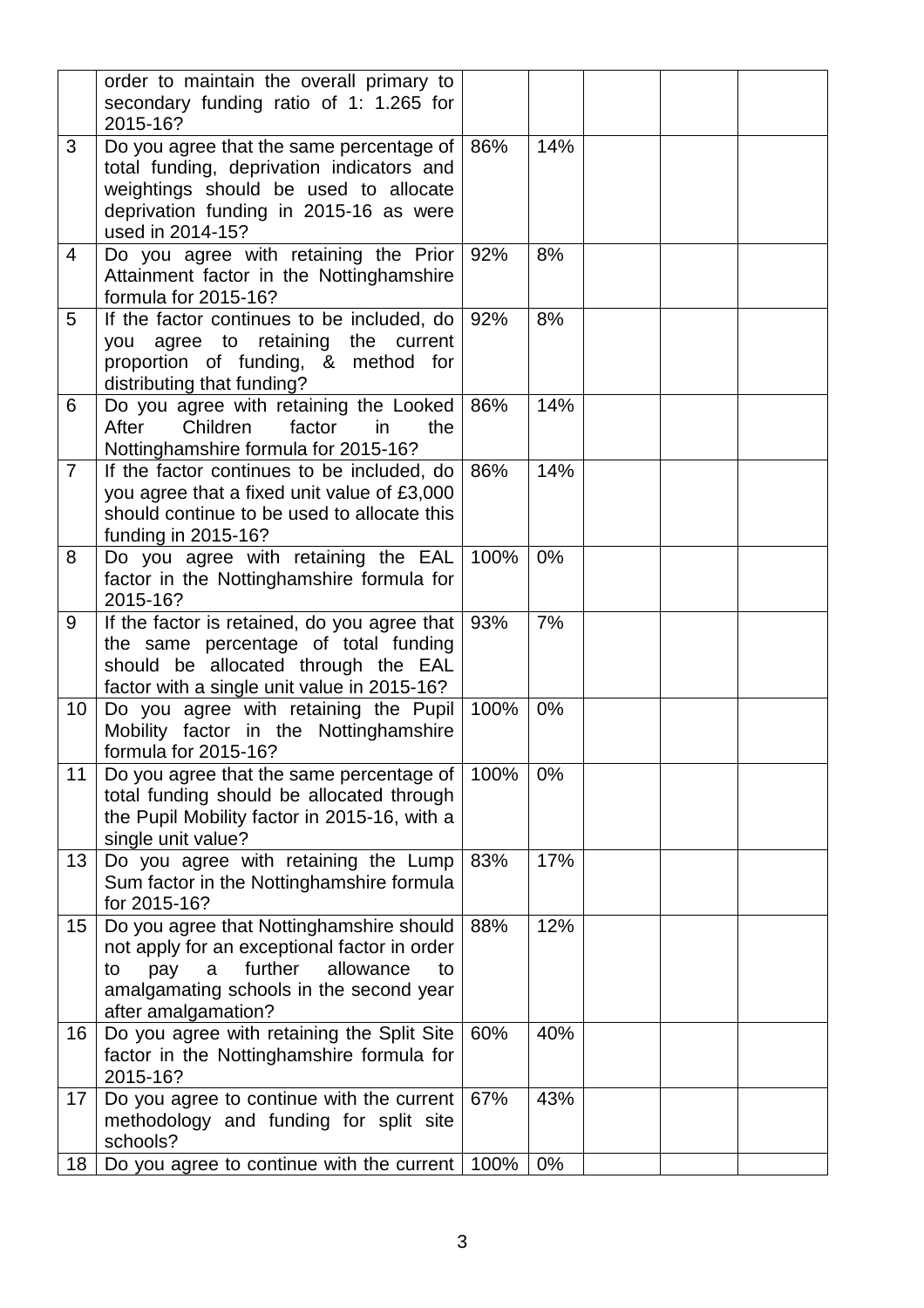|    | arrangement to pay rates centrally?                                                                                                                                                                      |     |     |  |  |
|----|----------------------------------------------------------------------------------------------------------------------------------------------------------------------------------------------------------|-----|-----|--|--|
| 19 | Do you agree to continue with the 100%<br>exceptional factors for joint use and<br>rental?                                                                                                               |     | 0%  |  |  |
| 23 | Do you agree with the proposal to apply a<br>further gains cap of 2.5% per pupil in<br>2015-16 in order to achieve the<br>cumulative gains cap of 10% per pupil<br>proposed in the 2013-14 consultation? | 89% | 11% |  |  |

11. The consultation responses to the following questions showed that there wasn't a majority of respondents who were in favour of the proposals as they were, therefore it is suggested that Schools Forum members consider & vote on these proposals individually. Again votes are required from **School, Academy, Governor, & PVI members.**

| <b>Consultation Question</b> |                                                                                  | response for<br>info |     | <b>Consultation   Schools Forum Vote</b> |           |           |
|------------------------------|----------------------------------------------------------------------------------|----------------------|-----|------------------------------------------|-----------|-----------|
|                              |                                                                                  | Yes                  | No. | Yes                                      | <b>No</b> | Abstained |
| 12 <sup>7</sup>              | Do you agree with the proposal not to 50%                                        |                      | 50% |                                          |           |           |
|                              | adopt a Sparsity factor for 2015-16?                                             |                      |     |                                          |           |           |
| 14                           | Do you agree with the proposal to keep the lump sum value at £100,000 in 2015-16 |                      |     |                                          |           |           |
|                              | for the                                                                          |                      |     |                                          |           |           |
| a                            | Primary phase?                                                                   | 17%                  | 83% |                                          |           |           |
| b                            | Secondary phase?                                                                 | 83%                  | 17% |                                          |           |           |

- 12. To inform discussions on question 12, the list of schools who would qualify under DfE definition of Sparse are shown in Appendix 2.
- 13. To inform discussion on question 14, the amounts proposed by respondents for alternative Primary Lump Sums of £115,000, £120,000, & £130,000 have been modelled, & indicative implications for schools versus £100,000 are shown in Appendix 3.
- 14. Some respondents requested that a separate lump sum for schools with less than 130 pupils be adopted, however this is not permitted under the DfE guidance. Differentiation in lump sum can only be made between Primary & Secondary phases.
- 15. Should the Forum decide that a higher lump sum be adopted for Primaries, an amount will have to be determined by vote by **School, Academy, Governor, & PVI members**:

| 000,<br>£1<br>$\sim$ | ,000<br>ີ້<br>$\sim$ | .000<br>£130 | N/A |
|----------------------|----------------------|--------------|-----|
|                      |                      |              |     |

#### De-delegation of funding for maintained primary and secondary schools

16. As outlined in the consultation document, there will be a limited list of services that the local authority can continue to operate centrally for maintained schools only. The consultation responses showed that the majority of respondents felt that the services listed should be centrally operated. However, the final decision is made by the members of the Forum who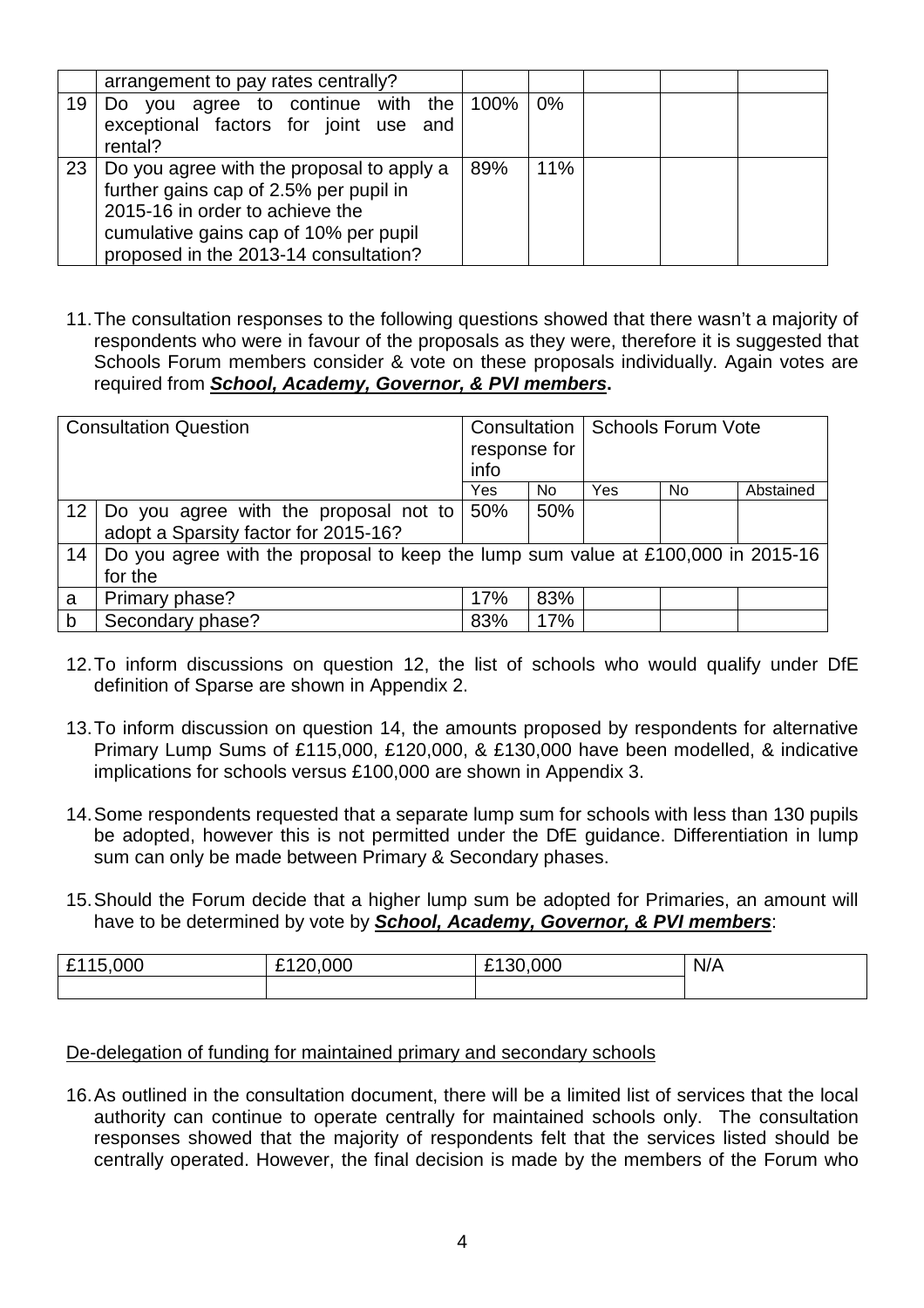represent the maintained primary and secondary sector. As de-delegation decisions can differ between the sectors, separate votes will need to take place.

17. A vote is required by **maintained primary school and governor members** on the following:

| <b>Consultation Question</b> |                                                                                                                         | <b>Consultation</b><br>response for<br>info |     | <b>Schools Forum Vote</b> |     |           |
|------------------------------|-------------------------------------------------------------------------------------------------------------------------|---------------------------------------------|-----|---------------------------|-----|-----------|
|                              |                                                                                                                         | Yes                                         | No. | Yes                       | No. | Abstained |
| 22                           | As a representative of a maintained primary school, do you agree to the de-delegation<br>of the following in 2015-16:   |                                             |     |                           |     |           |
| a                            | Contingencies for pre-agreed<br>amalgamation transitional support?                                                      | 89%                                         | 11% |                           |     |           |
| $\mathsf b$                  | Free school meals eligibility assessment?                                                                               | 67%                                         | 33% |                           |     |           |
| $\mathbf{C}$                 | Staff costs / supply cover (trade union<br>facility time)?                                                              | 70%                                         | 30% |                           |     |           |
| d                            | Support to underperforming<br>ethnic<br>minority groups and bilingual learners?                                         | 90%                                         | 10% |                           |     |           |
| $\mathbf{e}$                 | Contingency for crisis communications? -<br>a new de-delegation proposed for 2015-<br>16 supported by the Schools Forum | 90%                                         | 10% |                           |     |           |

#### 18. A vote is required by **maintained secondary school and governor members** on the following:

| <b>Consultation Question</b> |                                                                               |              |     | <b>Consultation   Schools Forum Vote</b> |     |           |
|------------------------------|-------------------------------------------------------------------------------|--------------|-----|------------------------------------------|-----|-----------|
|                              |                                                                               | response for |     |                                          |     |           |
|                              |                                                                               | info         |     |                                          |     |           |
|                              |                                                                               | Yes          | No. | Yes                                      | No. | Abstained |
| 22                           | As a representative of a maintained secondary school, do you agree to the de- |              |     |                                          |     |           |
|                              | delegation of the following in 2015-16:                                       |              |     |                                          |     |           |
| b                            | Free school meals eligibility assessment?                                     | 67%          | 33% |                                          |     |           |
| $\mathbf{C}$                 | Staff costs / supply cover (trade union                                       | 70%          | 30% |                                          |     |           |
|                              | facility time)?                                                               |              |     |                                          |     |           |
| d                            | ethnic<br>underperforming<br>Support to                                       | 90%          | 10% |                                          |     |           |
|                              | minority groups and bilingual learners?                                       |              |     |                                          |     |           |

#### Pupil growth fund

19. To support the local authority duty in place planning, a growth fund can be created from the Dedicated Schools Grant (DSG) in advance of calculating school budget shares. The growth fund will be ring fenced, only be used for the purposes of supporting growth in pupil numbers to support basic need and be for the benefit of both maintained schools and academies. It was proposed that a growth fund of £1m was established for the primary sector to support the maintenance of infant class sizes & support basic need within current regulations.